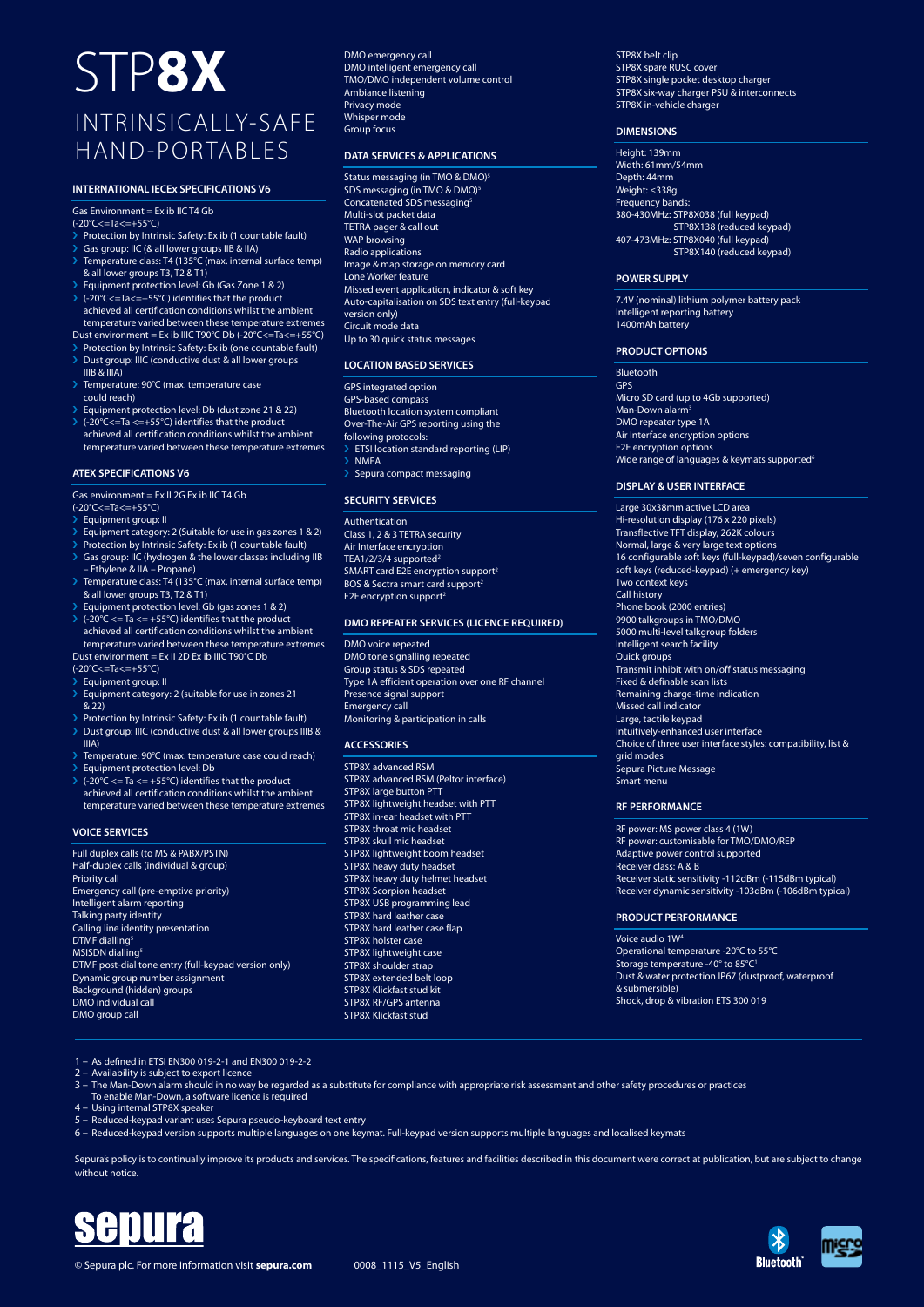# STP**8X**

INTRINSICALLY-SAFE HAND-PORTABLES





The STP8X series meets the highly demanding V6 of the IECEx/ ATEX standard. Comprising full-keypad and reduced-keypad variants, the series offers an impressive array of features and a full range of accessories.



**Going further in critical communications**

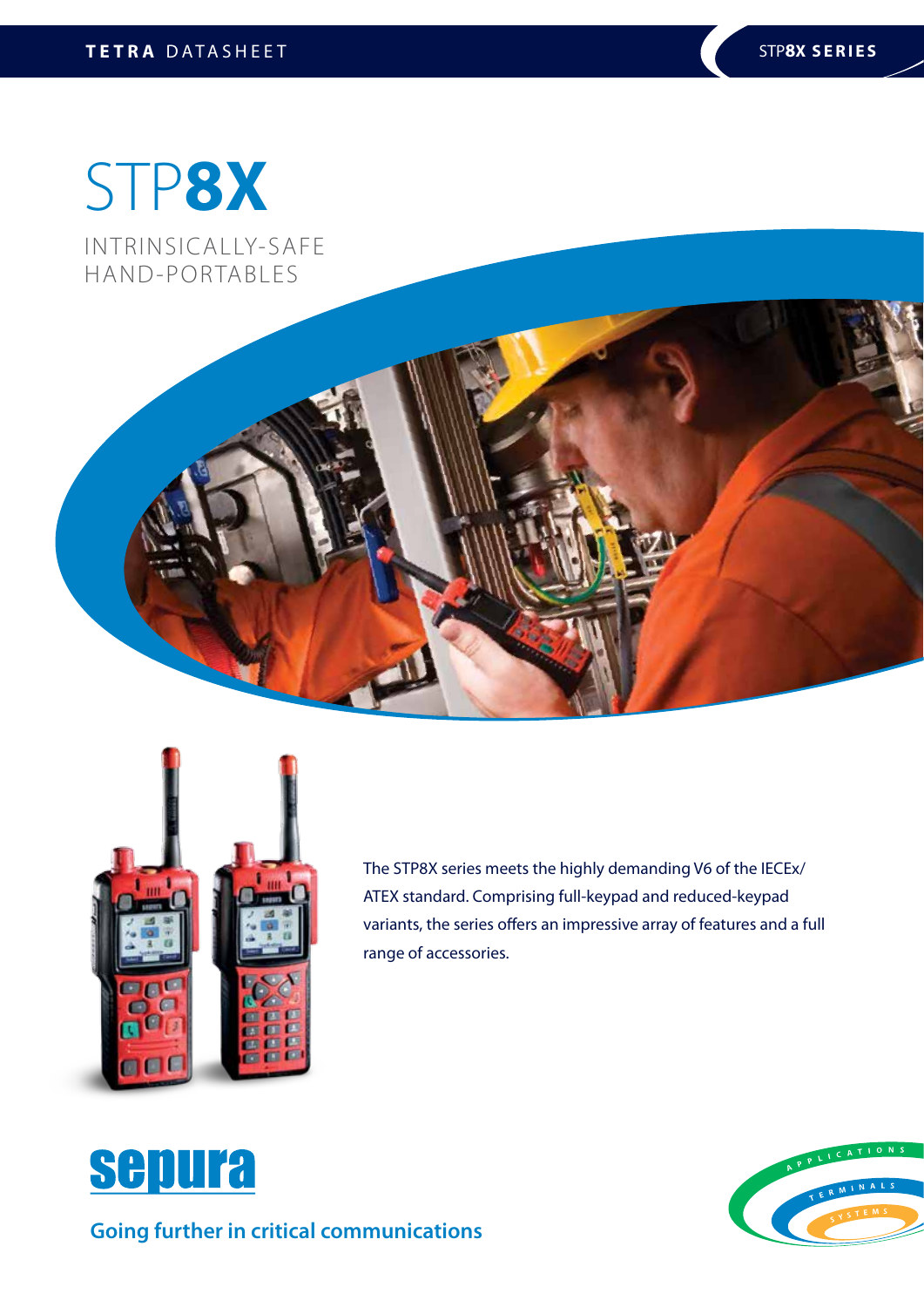## STP**8X** ACCESSORIES

A selection of the wide-ranging portfolio of accessories for the STP8X series:



#### **RUGGED DESIGN**

The STP8X offers unrivalled levels of ruggedness and robustness. Its IP67 rating means that it is able to withstand submersion in up to 1m of water for 30 minutes and is completely dustproof. Suitable for the harshest and most challenging environments, the STP8X meets V6 of the IECEx/ATEX standards.

Version 6 is a highly **rigorous testing regime** for Intrinsically-Safe radios, demanding that the product withstand being heated to 80ºC at 90% relative humidity for 28 days, followed by being rapidly chilled to between -25ºC and -30ºC for 24 hours to attempt to induce brittleness. Upon emerging from the cold chamber, it is immediately impacted and drop tested and submitted to a formal IP test for both liquid and vacuum-assisted dust ingress, in order to check that its integrity has not been breached.

#### **LOUD AND CLEAR**

Clear communication is fundamental to user safety. The STP8X provides unrivalled clarity of audio, achieved through its award-winning innovative hardware and software, enabling users to communicate quickly and efficiently in noisy environments where heavy machinery and protective headgear or clothing is used.

#### **EASE OF USE**

The STP8X series features an enhanced user interface, with a choice of **three presentation styles,** which users can select according to their personal preference or operational requirements:

- Compatibility mode, allowing existing Sepura users to be immediately familiar with the STP8X
- Smartphone-style grid and list modes

This choice of user interface helps to minimise training costs.

#### **MINIMISE TRAINING COSTS**

Both variants in the series also feature a highly-tactile keypad, designed for use with gloved hands. The reduced-keypad version is specifically intended for users who require swift access to specific functions. The inclusion of **Bluetooth connectivity** in the STP8X enables users to connect easily and wirelessly to suitable peripheral devices and accessories. This minimises the use of wires and cables and makes it ideal for users, such as those on oil rigs or in manufacturing environments, who are frequently close to moving machinery.

In addition, the 'Twist and Zoom' feature uses **smartphone technology** to allow a portrait image (stored on a Micro SD card) to be zoomed to full-screen size, allowing the user to see full detail of an image as they rotate the radio.